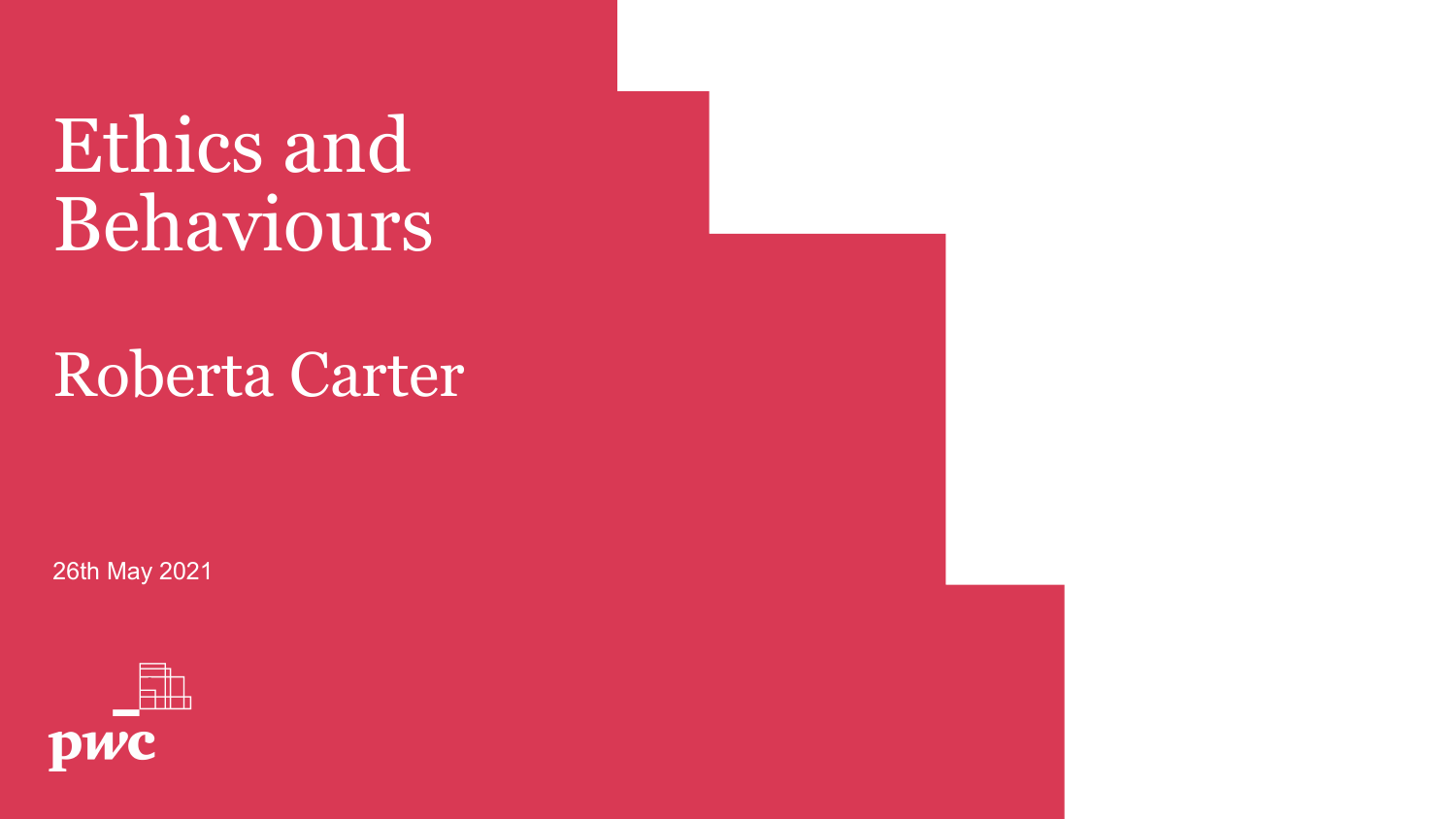#### **Ethics** Definition

Ethics is a system of moral principles

They affect how people make decisions and lead their lives. Ethics is concerned with what is good for individuals and society and is also described as moral philosophy. Ethical considerations:

- how to live a good life
- our rights and responsibilities
- the language of right and wrong
- moral decisions what is good and bad?

Building **trust** is part of what is required to maintain good **ethics**. **Ethical** behavior and choices help build **trust**. High **trust** environments encourage better **ethics**. When **trust** is lost, people are less likely to uphold the organisation's **ethics**

Ethics and Behaviours May 2021

To find out more about careers at PwC go to https://www.pwc.co.uk/careers/experienced-careers.html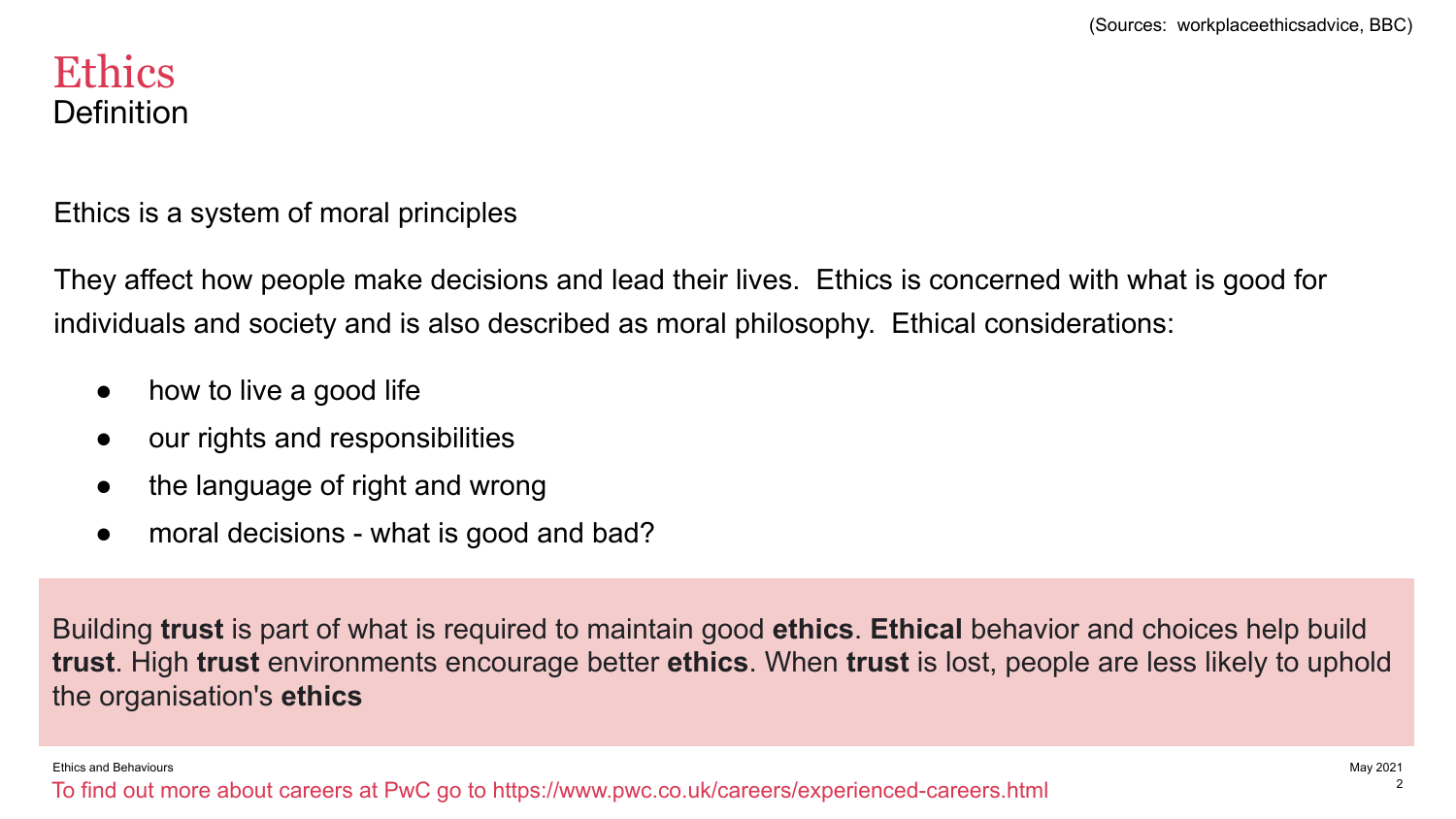(Source Pages 3-7: David Maister - The Trusted Advisor)

#### The Trust Equation Ethics and Behaviours

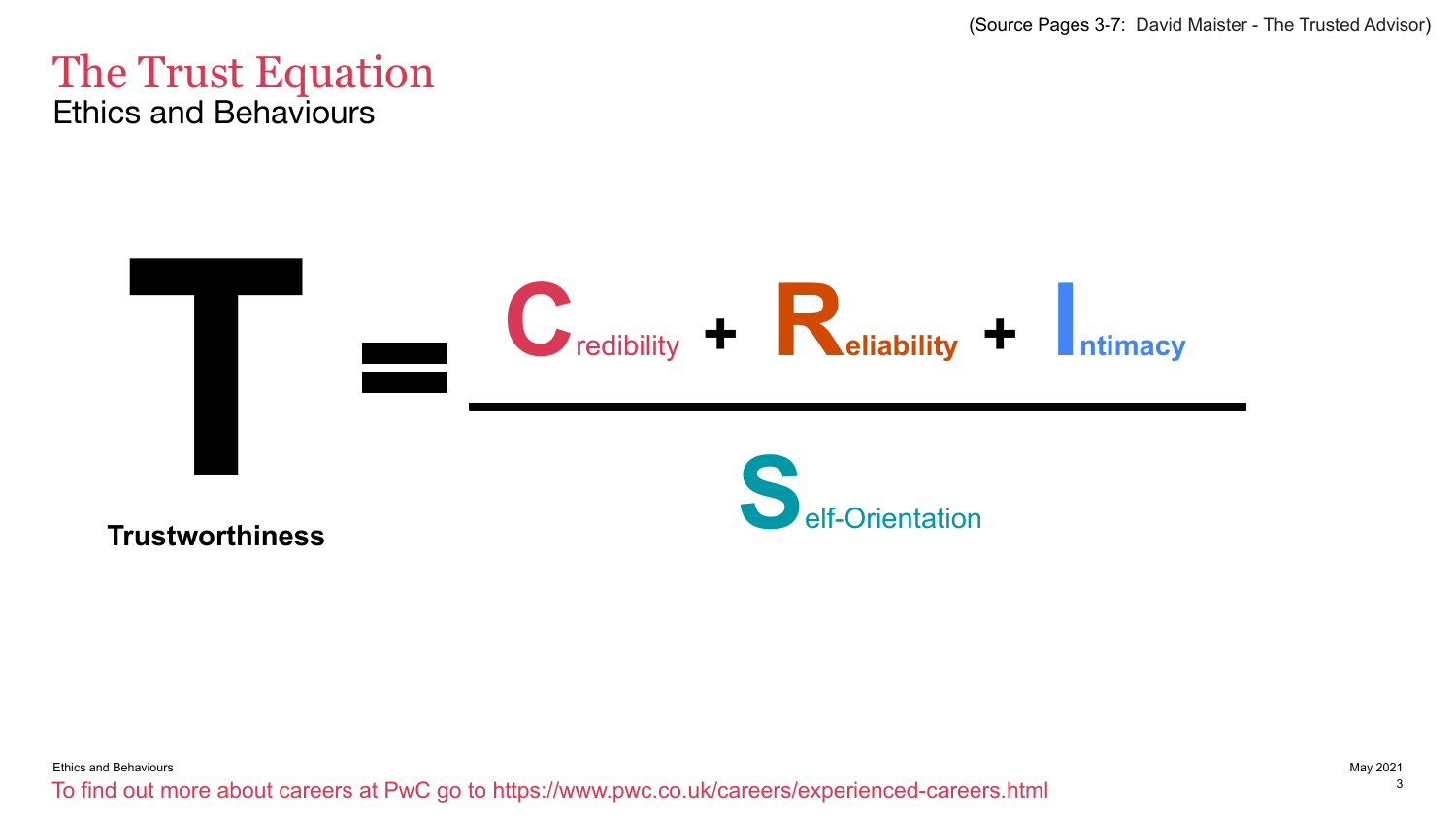#### The Trust Equation **Credibility**





#### **1. Establish Credibility**

**2. Maintain Credibility**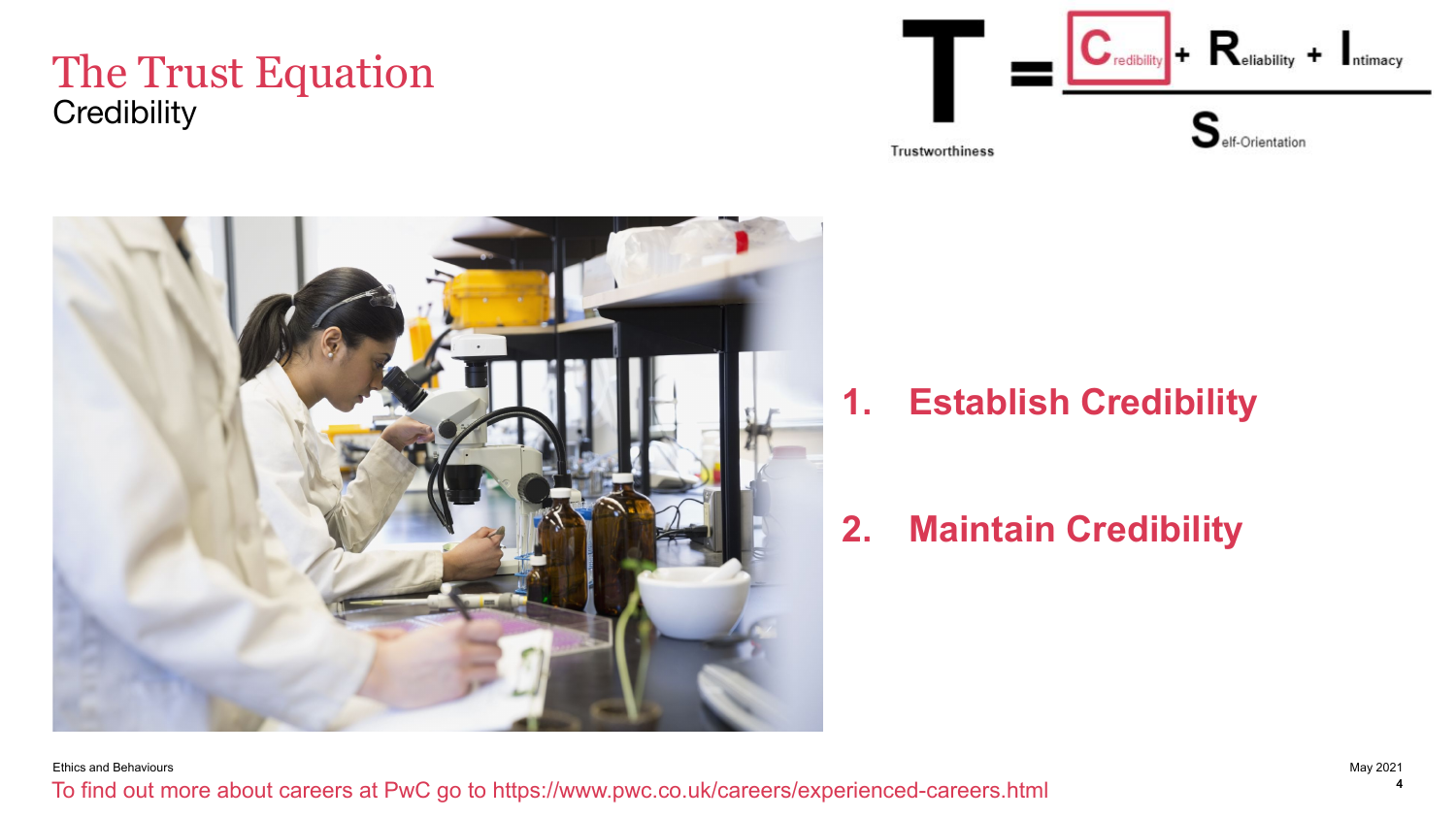#### The Trust Equation **Reliability**





**● Consistency of our actions**

**Our actions' connection with our words (integrity)**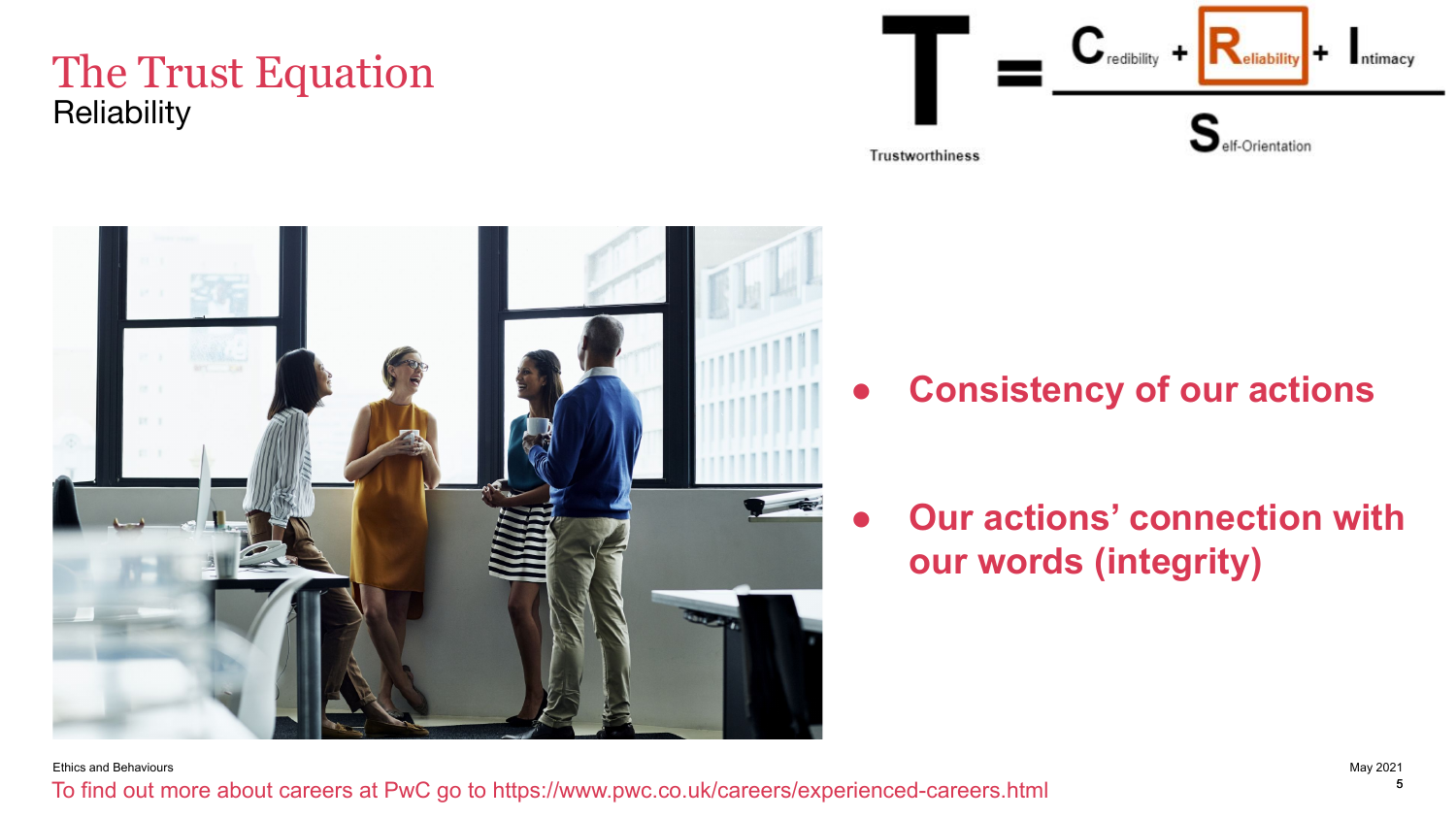#### The Trust Equation **Intimacy**



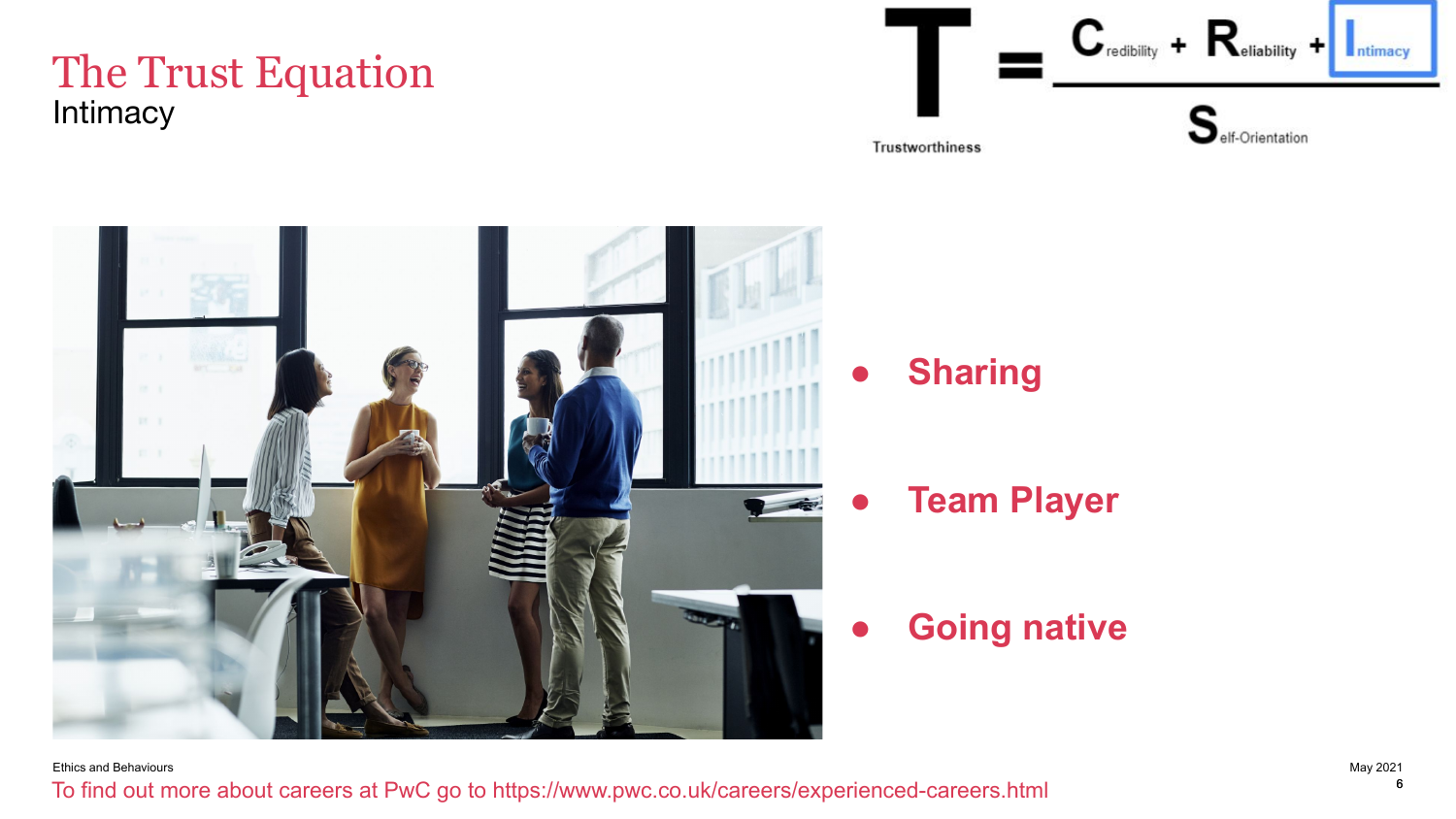#### The Trust Equation Self-orientation





#### **Client Centricity - our needs or the clients?**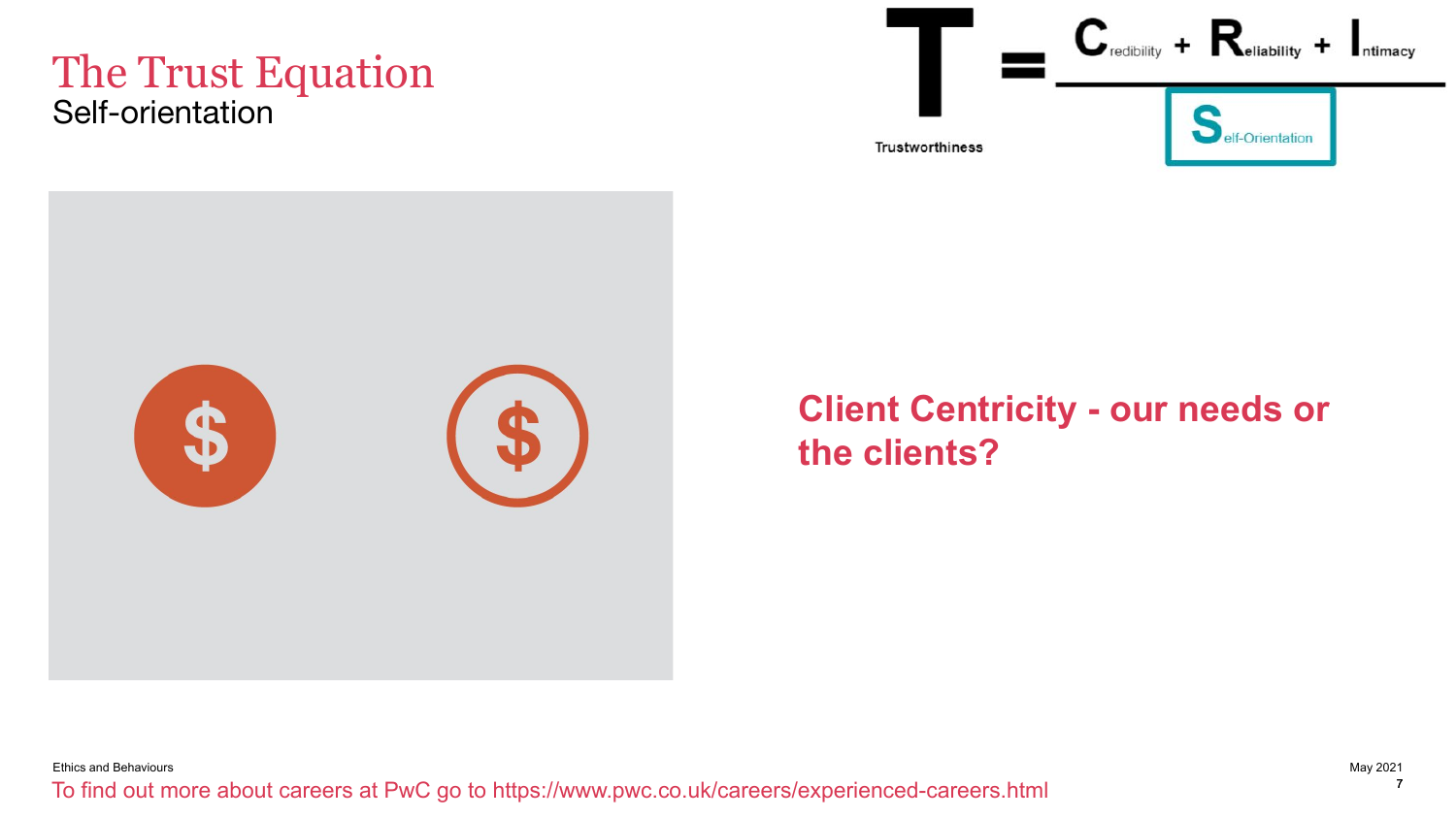#### 7 Top Tips

- 1. Bring your best self and work to the highest standards of integrity
- 2. Always question whether you are acting in the client's best interests
- 3. Regularly consider whether you have the balance right between professional, business and your personal ethics and purpose
- 4. Constantly consider conflicts your own, your clients as a business and as individuals
- 5. Consider the use of your relationships in a professional versus a personal context
- 6. Walk the line between inside and outside
- 7. Stay on top of rules and regulations in any jurisdiction within which you work

Ethics and Behaviours May 2021

To find out more about careers at PwC go to https://www.pwc.co.uk/careers/experienced-careers.html